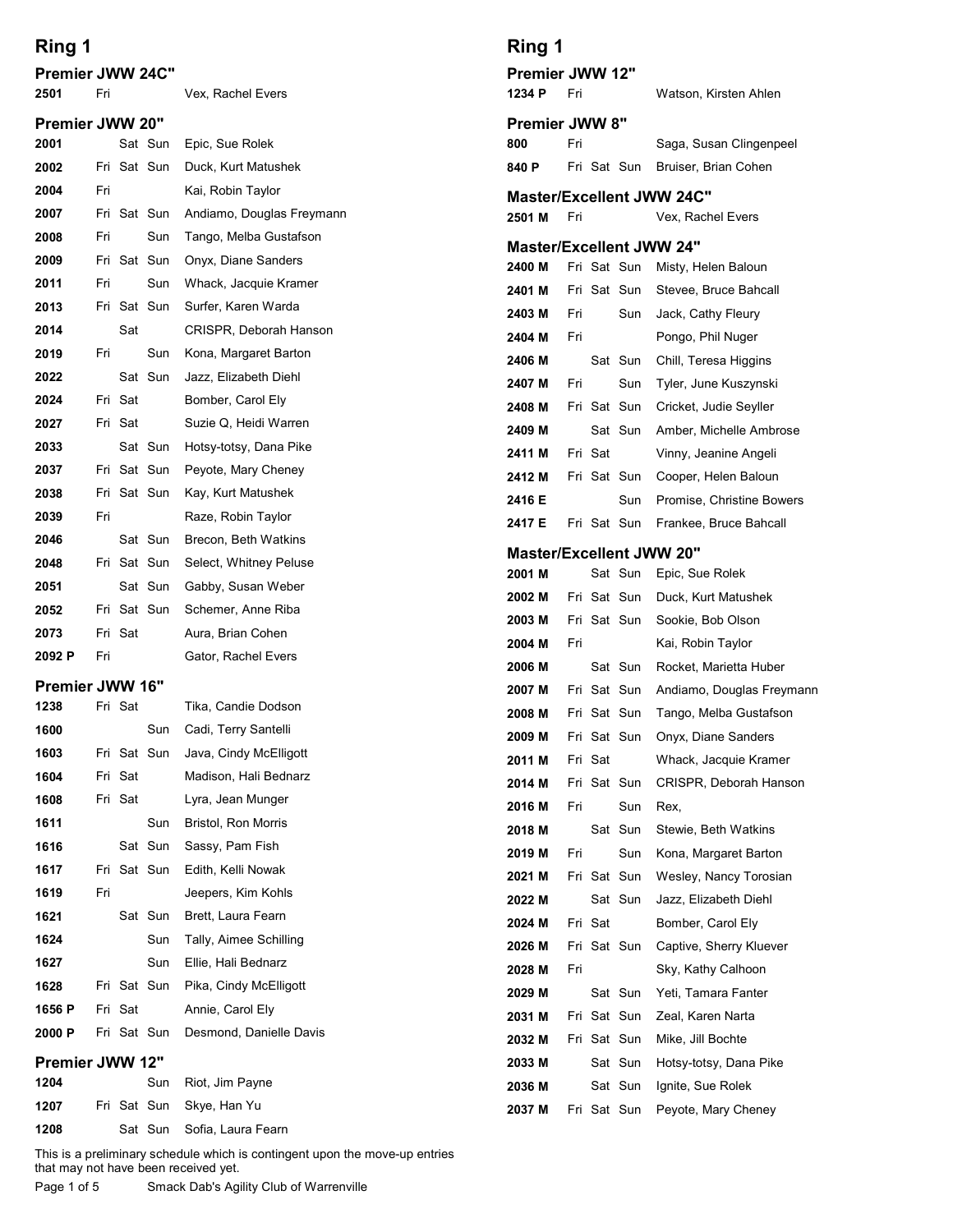#### Master/Excellent JWW 20"

|                                           |     |         |             |                                             | Ring 1                               |     |         |                        |  |
|-------------------------------------------|-----|---------|-------------|---------------------------------------------|--------------------------------------|-----|---------|------------------------|--|
| Ring 1                                    |     |         |             |                                             |                                      |     |         |                        |  |
| <b>Master/Excellent JWW 20"</b><br>2038 M |     |         | Fri Sat Sun | Kay, Kurt Matushek                          | <b>Master/Excellent JW</b><br>1626 M | Fri |         |                        |  |
| 2039 M                                    | Fri |         |             | Raze, Robin Taylor                          | 1627 M                               |     |         | Sat Sun                |  |
| 2040 M                                    |     |         | Fri Sat Sun | Ceri, Bob Olson                             | 1628 M                               |     |         | Fri Sat Sun            |  |
| 2012 E                                    |     |         | Sat Sun     | Frankie, Amanda Petrowich                   | 1644 MP                              |     |         | Sun                    |  |
| 2013 E                                    |     |         | Fri Sat Sun | Surfer, Karen Warda                         | 1646 MP                              |     |         | Fri Sat Sun            |  |
| 2023 E                                    |     |         | Sun         | Quill, Taffy Wille                          | 1648 MP                              | Fri |         | Sun                    |  |
| 2027 E                                    |     |         | Fri Sat Sun | Suzie Q, Heidi Warren                       | 1649 MP                              |     |         | Fri Sat Sun            |  |
| 2034 E                                    |     |         | Fri Sat Sun | Paul, Danielle Davis                        | <b>1651 MP</b> Fri                   |     |         | Sun                    |  |
| 2046 E                                    |     |         | Sat Sun     | Brecon, Beth Watkins                        | <b>1652 MP</b> Fri Sat Sun           |     |         |                        |  |
| 2047 E                                    | Fri |         | Sun         | Abby, Sherri Kobylinski                     | 1653 MP                              |     |         | Sat Sun                |  |
| 2048 E                                    |     |         | Fri Sat Sun | Select, Whitney Peluse                      | 1654 MP                              |     |         | Sat Sun                |  |
| 2051 E                                    |     |         | Sat Sun     | Gabby, Susan Weber                          | 1656 MP Fri Sat                      |     |         |                        |  |
| 2052 E                                    |     |         | Fri Sat Sun | Schemer, Anne Riba                          | <b>1657 MP</b> Fri                   |     |         |                        |  |
| 2053 E                                    |     |         | Sun         | Gemma, Christy Phillips                     | 1658 MP Fri                          |     |         | Sun                    |  |
| 2054 E                                    |     | Fri Sat |             | Cash, Donna Orlowski                        | 2000 MP Fri Sat Sun                  |     |         |                        |  |
| 2080 MP                                   | Fri |         | Sun         | Smirk, Cathy Fleury                         | <b>Master/Excellent JW</b>           |     |         |                        |  |
| 2081 MP                                   |     |         | Sat Sun     | Rainin, Christine Bowers                    | 1200 M                               |     | Fri Sat |                        |  |
| 2083 MP<br>2084 MP                        | Fri | Sat     | Sun         | Touche', Cathy Fleury<br>Jamie, Alison Rush | 1201 M                               |     |         | Fri Sat Sun            |  |
| 2086 MP                                   |     |         | Fri Sat Sun | Bruin, Kathy Rudolph                        | 1202 M<br>1203 M                     |     |         | Fri Sat Sun<br>Sat Sun |  |
| 2087 MP                                   | Fri |         | Sun         | Sonic, Cathy Fleury                         | 1204 M                               |     |         | Sun                    |  |
| 2082 EP                                   |     |         | Sat Sun     | Zip!, Heather Mengarelli                    | 1206 M                               |     | Fri Sat |                        |  |
| 2091 EP                                   |     |         | Sun         | Klutch, Sarah Rumery                        | 1207 M                               |     |         | Fri Sat Sun            |  |
| 2092 EP                                   | Fri |         |             | Gator, Rachel Evers                         | 1208 M                               |     |         | Sat Sun                |  |
| <b>Master/Excellent JWW 16"</b>           |     |         |             |                                             | 1209 M                               |     |         | Fri Sat Sun            |  |
| 1600 M                                    |     |         | Fri Sat Sun | Cadi, Terry Santelli                        | 1214 M                               |     |         | Sun                    |  |
| 1601 M                                    |     |         | Fri Sat Sun | Oakley, Aimee Schilling                     | 1230 MP                              |     | Sat     |                        |  |
| 1602 M                                    | Fri |         |             | Amber, Tracy Newman                         | 1231 MP                              |     |         | Fri Sat Sun            |  |
| 1603 M                                    |     |         | Fri Sat Sun | Java, Cindy McElligott                      | 1232 MP                              |     |         | Fri Sat Sun            |  |
| 1604 M                                    |     |         | Fri Sat Sun | Madison, Hali Bednarz                       | 1233 MP                              |     |         | Sat Sun                |  |
| 1606 M                                    |     | Sat     |             | Liam, Lisa Hendler                          | 1234 MP Fri                          |     |         |                        |  |
| 1607 M                                    |     |         | Fri Sat Sun | Shelly, Danielle Davis                      | 1236 MP                              |     |         | Sat Sun                |  |
| 1608 M                                    |     |         | Fri Sat Sun | Lyra, Jean Munger                           | 1237 MP Fri                          |     |         |                        |  |
| 1609 M                                    |     |         | Fri Sat Sun | Katie, Terry Santelli                       | 1238 MP Fri Sat                      |     |         |                        |  |

### Master/Excellent JWW 16"

| 2081 MP                         |     |             | Sat Sun     | Rainin, Christine Bowers                                                                                            | 1200 M                     |     | Fri Sat     |             |  |
|---------------------------------|-----|-------------|-------------|---------------------------------------------------------------------------------------------------------------------|----------------------------|-----|-------------|-------------|--|
| 2083 MP Fri                     |     |             | Sun         | Touche', Cathy Fleury                                                                                               | 1201 M                     |     |             | Fri Sat Sun |  |
| 2084 MP                         |     | Sat         |             | Jamie, Alison Rush                                                                                                  | 1202 M                     |     |             | Fri Sat Sun |  |
| 2086 MP                         |     | Fri Sat Sun |             | Bruin, Kathy Rudolph                                                                                                | 1203 M                     |     |             | Sat Sun     |  |
| 2087 MP                         | Fri |             | Sun         | Sonic, Cathy Fleury                                                                                                 | 1204 M                     |     |             | Sun         |  |
| 2082 EP                         |     |             | Sat Sun     | Zip!, Heather Mengarelli                                                                                            | 1206 M                     |     | Fri Sat     |             |  |
| 2091 EP                         |     |             | Sun         | Klutch, Sarah Rumery                                                                                                | 1207 M                     |     |             | Fri Sat Sun |  |
| 2092 EP                         | Fri |             |             | Gator, Rachel Evers                                                                                                 | 1208 M                     |     |             | Sat Sun     |  |
| <b>Master/Excellent JWW 16"</b> |     |             |             |                                                                                                                     | 1209 M                     |     | Fri Sat Sun |             |  |
| 1600 M                          |     |             | Fri Sat Sun | Cadi, Terry Santelli                                                                                                | 1214 M                     |     |             | Sun         |  |
| 1601 M                          |     |             | Fri Sat Sun | Oakley, Aimee Schilling                                                                                             | 1230 MP                    |     | Sat         |             |  |
| 1602 M                          | Fri |             |             | Amber, Tracy Newman                                                                                                 | 1231 MP Fri Sat Sun        |     |             |             |  |
| 1603 M                          |     |             | Fri Sat Sun | Java, Cindy McElligott                                                                                              | 1232 MP Fri Sat Sun        |     |             |             |  |
| 1604 M                          |     |             | Fri Sat Sun | Madison, Hali Bednarz                                                                                               | 1233 MP                    |     |             | Sat Sun     |  |
| 1606 M                          |     | Sat         |             | Liam, Lisa Hendler                                                                                                  | <b>1234 MP</b> Fri         |     |             |             |  |
| 1607 M                          |     |             | Fri Sat Sun | Shelly, Danielle Davis                                                                                              | 1236 MP                    |     |             | Sat Sun     |  |
| 1608 M                          |     |             | Fri Sat Sun | Lyra, Jean Munger                                                                                                   | 1237 MP Fri                |     |             |             |  |
| 1609 M                          |     |             | Fri Sat Sun | Katie, Terry Santelli                                                                                               | 1238 MP Fri Sat            |     |             |             |  |
| 1611 M                          |     |             | Sun         | <b>Bristol, Ron Morris</b>                                                                                          | 1242 EP                    |     | Sat         |             |  |
|                                 |     |             |             |                                                                                                                     |                            |     |             |             |  |
| 1612 M                          | Fri |             |             | Briggs, Karen Alvarez                                                                                               | <b>Master/Excellent JW</b> |     |             |             |  |
| 1613 M                          |     |             | Sun         | Harper, Debbie Constant                                                                                             | 800 M                      | Fri |             |             |  |
| 1616 M                          |     |             | Sat Sun     | Sassy, Pam Fish                                                                                                     | 801 M                      |     |             | Sun         |  |
| 1617 M                          |     | Fri Sat Sun |             | Edith, Kelli Nowak                                                                                                  | 802 M                      |     | Sat         |             |  |
| 1618 M                          |     | Sat         |             | Storm, Leslie Nemeth                                                                                                | 803 M                      |     | Fri Sat Sun |             |  |
| 1619 M                          | Fri |             |             | Jeepers, Kim Kohls                                                                                                  | 804 M                      |     | Fri Sat     |             |  |
| 1621 M                          |     |             | Sat Sun     | Brett, Laura Fearn                                                                                                  | 806 M                      |     |             | Fri Sat Sun |  |
| 1622 M                          | Fri |             | Sun         | Gigi, Sherri Kobylinski                                                                                             | 807 M                      |     | Fri Sat     |             |  |
| 1623 M                          |     |             | Fri Sat Sun | Canon, Terry Santelli                                                                                               | 808 M                      |     |             | Fri Sat Sun |  |
| 1624 M                          |     |             | Fri Sat Sun | Tally, Aimee Schilling                                                                                              | 809 M                      |     |             | Sat Sun     |  |
|                                 |     |             |             | This is a preliminary schedule which is contingent upon the move-up entries<br>that may not have been received yet. |                            |     |             |             |  |
| Page 2 of 5                     |     |             |             | Smack Dab's Agility Club of Warrenville                                                                             |                            |     |             |             |  |
|                                 |     |             |             |                                                                                                                     |                            |     |             |             |  |
|                                 |     |             |             |                                                                                                                     |                            |     |             |             |  |
|                                 |     |             |             |                                                                                                                     |                            |     |             |             |  |

### Ring 1

#### Master/Excellent JWW 16"

| <b>Ring 1</b>         |     |         |                        |                                                  | Ring 1                          |     |         |                    |                                             |
|-----------------------|-----|---------|------------------------|--------------------------------------------------|---------------------------------|-----|---------|--------------------|---------------------------------------------|
|                       |     |         |                        | <b>Master/Excellent JWW 20"</b>                  | <b>Master/Excellent JWW 16"</b> |     |         |                    |                                             |
| 2038 M                |     |         |                        | Fri Sat Sun Kay, Kurt Matushek                   | 1626 M                          | Fri |         |                    | Titus, Tracy Newman                         |
| 2039 M                | Fri |         |                        | Raze, Robin Taylor                               | 1627 M                          |     |         | Sat Sun            | Ellie, Hali Bednarz                         |
| 2040 M                |     |         | Fri Sat Sun            | Ceri, Bob Olson                                  | 1628 M                          |     |         | Fri Sat Sun        | Pika, Cindy McElligott                      |
| 2012 E<br>2013 E      |     |         | Sat Sun<br>Fri Sat Sun | Frankie, Amanda Petrowich<br>Surfer, Karen Warda | 1644 MP<br>1646 MP              |     |         | Sun<br>Fri Sat Sun | Echo, Taffy Wille<br>Jake, Fran Hughes      |
| 2023 E                |     |         | Sun                    | Quill, Taffy Wille                               | 1648 MP Fri                     |     |         | Sun                | Scout, David Booth                          |
| 2027 E                |     |         | Fri Sat Sun            | Suzie Q, Heidi Warren                            | 1649 MP                         |     |         | Fri Sat Sun        | Frisco, Ninette Sandefur                    |
| 2034 E                |     |         | Fri Sat Sun            | Paul, Danielle Davis                             | 1651 MP Fri                     |     |         | Sun                | Shelby, Theresa Przybylski                  |
| 2046 E                |     |         | Sat Sun                | Brecon, Beth Watkins                             | 1652 MP Fri Sat Sun             |     |         |                    | Stat, Diane Sanders                         |
| 2047 E                | Fri |         | Sun                    | Abby, Sherri Kobylinski                          | 1653 MP                         |     |         | Sat Sun            | Aliyah, Sherri Walker                       |
| 2048 E                |     |         | Fri Sat Sun            | Select, Whitney Peluse                           | 1654 MP                         |     |         | Sat Sun            | Icon, Elizabeth Diehl                       |
| 2051 E                |     |         | Sat Sun                | Gabby, Susan Weber                               | 1656 MP                         |     | Fri Sat |                    | Annie, Carol Ely                            |
| 2052 E                |     |         | Fri Sat Sun            | Schemer, Anne Riba                               | 1657 MP Fri                     |     |         |                    | Bismarck, Susan Clingenpeel                 |
| 2053 E                |     |         | Sun                    | Gemma, Christy Phillips                          | 1658 MP Fri                     |     |         | Sun                | Brie, Leslie Bower                          |
| 2054 E<br>2080 MP Fri |     | Fri Sat |                        | Cash, Donna Orlowski                             |                                 |     |         |                    | 2000 MP Fri Sat Sun Desmond, Danielle Davis |
| 2081 MP               |     |         | Sun<br>Sat Sun         | Smirk, Cathy Fleury<br>Rainin, Christine Bowers  | <b>Master/Excellent JWW 12"</b> |     |         |                    |                                             |
| <b>2083 MP</b> Fri    |     |         | Sun                    | Touche', Cathy Fleury                            | 1200 M<br>1201 M                |     | Fri Sat | Fri Sat Sun        | Katey, Colleen Sands<br>Ditto, Mary Doyle   |
| 2084 MP               |     | Sat     |                        | Jamie, Alison Rush                               | 1202 M                          |     |         | Fri Sat Sun        | Scout, Scott Gibson                         |
| 2086 MP Fri Sat Sun   |     |         |                        | Bruin, Kathy Rudolph                             | 1203 M                          |     |         | Sat Sun            | Aleena, Supavee Janlekha                    |
| <b>2087 MP</b> Fri    |     |         | Sun                    | Sonic, Cathy Fleury                              | 1204 M                          |     |         | Sun                | Riot, Jim Payne                             |
| 2082 EP               |     |         | Sat Sun                | Zip!, Heather Mengarelli                         | 1206 M                          |     | Fri Sat |                    | Desi, Saryn Sands                           |
| 2091 EP               |     |         | Sun                    | Klutch, Sarah Rumery                             | 1207 M                          |     |         | Fri Sat Sun        | Skye, Han Yu                                |
| <b>2092 EP</b> Fri    |     |         |                        | Gator, Rachel Evers                              | 1208 M                          |     |         | Sat Sun            | Sofia, Laura Fearn                          |
|                       |     |         |                        | <b>Master/Excellent JWW 16"</b>                  | 1209 M                          |     |         | Fri Sat Sun        | Brio, Faye Roche                            |
| 1600 M                |     |         |                        | Fri Sat Sun Cadi, Terry Santelli                 | 1214 M                          |     |         | Sun                | Mr. Tibbs, Sally Hooker                     |
| 1601 M                |     |         |                        | Fri Sat Sun Oakley, Aimee Schilling              | 1230 MP                         |     | Sat     |                    | Edge, Pam Fish                              |
| 1602 M                | Fri |         |                        | Amber, Tracy Newman                              | 1231 MP                         |     |         | Fri Sat Sun        | Helix, Deborah Hanson                       |
| 1603 M                |     |         | Fri Sat Sun            | Java, Cindy McElligott                           | 1232 MP Fri Sat Sun             |     |         |                    | Split, Jacquie Kramer                       |
| 1604 M                |     |         | Fri Sat Sun            | Madison, Hali Bednarz                            | 1233 MP                         |     |         | Sat Sun            | Trump, Terry Santelli                       |
| 1606 M                |     | Sat     | Fri Sat Sun            | Liam, Lisa Hendler<br>Shelly, Danielle Davis     | 1234 MP Fri<br>1236 MP          |     |         | Sat Sun            | Watson, Kirsten Ahlen<br>Spur, Mary Cheney  |
| 1607 M<br>1608 M      |     |         | Fri Sat Sun            | Lyra, Jean Munger                                | 1237 MP Fri                     |     |         |                    | Stella, Karen Alvarez                       |
| 1609 M                |     |         | Fri Sat Sun            | Katie, Terry Santelli                            | 1238 MP                         |     | Fri Sat |                    | Tika, Candie Dodson                         |
| 1611 M                |     |         | Sun                    | <b>Bristol, Ron Morris</b>                       | 1242 EP                         |     | Sat     |                    | River, Lou Ann Franicich                    |
| 1612 M                | Fri |         |                        | Briggs, Karen Alvarez                            | <b>Master/Excellent JWW 8"</b>  |     |         |                    |                                             |
| 1613 M                |     |         | Sun                    | Harper, Debbie Constant                          | 800 M                           | Fri |         |                    | Saga, Susan Clingenpeel                     |
| 1616 M                |     |         | Sat Sun                | Sassy, Pam Fish                                  | 801 M                           |     |         | Sun                | Dallas, Sally Boeke                         |
| 1617 M                |     |         | Fri Sat Sun            | Edith, Kelli Nowak                               | 802 M                           |     | Sat     |                    | Talulla, Jillian Dirks                      |
| 1618 M                |     | Sat     |                        | Storm, Leslie Nemeth                             | 803 M                           |     |         | Fri Sat Sun        | Pip, Scott Gibson                           |
| 1619 M                | Fri |         |                        | Jeepers, Kim Kohls                               | 804 M                           |     | Fri Sat |                    | Digby, Jeanine Angeli                       |
| 1621 M                |     |         | Sat Sun                | Brett, Laura Fearn                               | 806 M                           |     |         | Fri Sat Sun        | Mint, Maxine Brinker                        |
| 1622 M                | Fri |         | Sun                    | Gigi, Sherri Kobylinski                          | 807 M                           |     | Fri Sat |                    | Daisy, Laura Donaldson                      |
| 1623 M                |     |         |                        | Fri Sat Sun Canon, Terry Santelli                | 808 M                           |     |         | Fri Sat Sun        | Gigolo, Mary Doyle                          |
|                       |     |         |                        | 1624 M Fri Sat Sun Tally, Aimee Schilling        | 809 M                           |     |         |                    | Sat Sun Gretzky, Maria Sutjiamin            |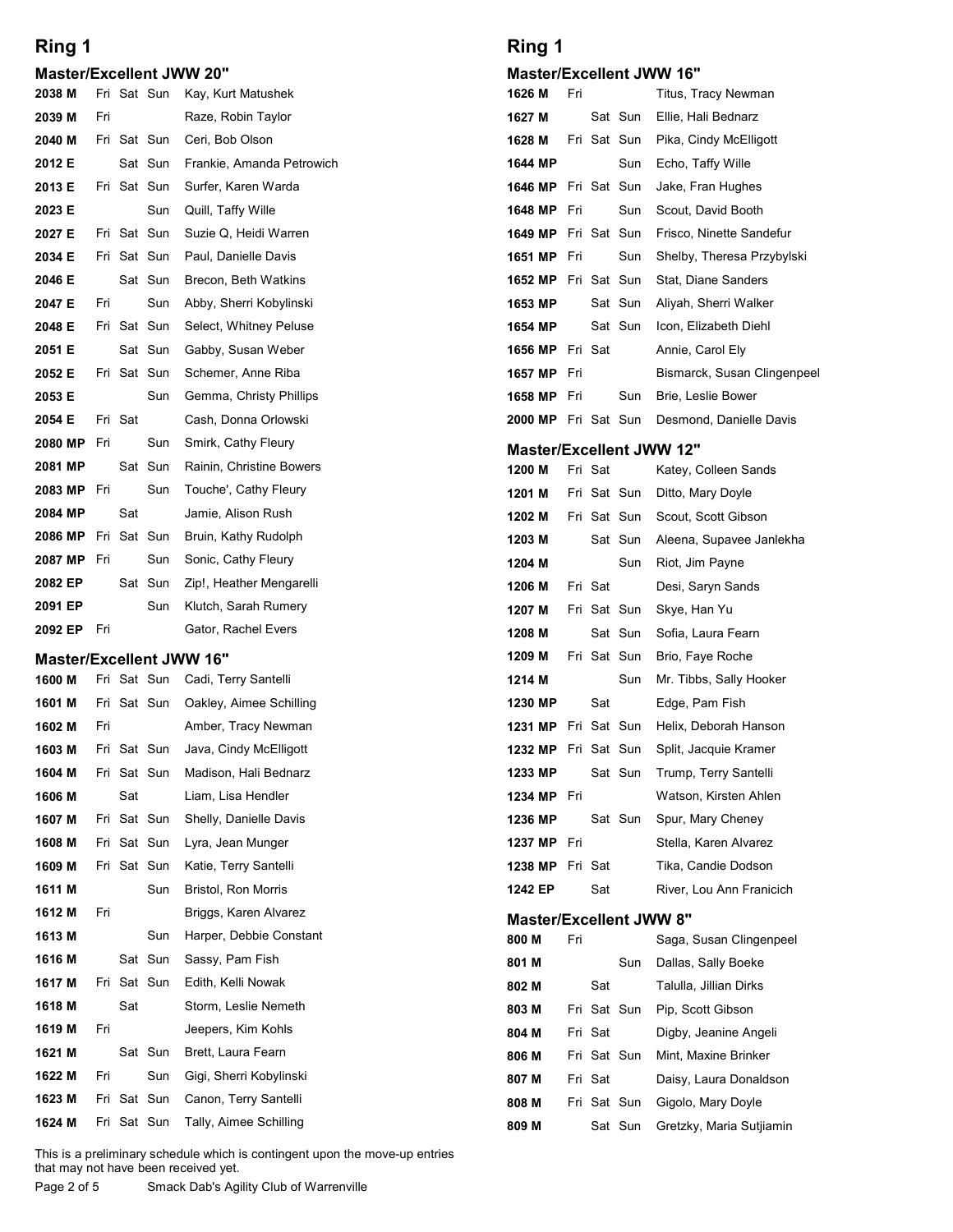# Master/Excellent JWW 8" 814 E Fri Smooch, Christine Ballenger Contains the Smooth, Christine Ballenger 829 MP Fri Herbie, Phil Nuger 11 Riot, Sara Ruane<br>11 Gromit, Susan Clingenpeel

| <b>Master/Excellent JWW 8"</b><br>Smooch, Christine Ballenger<br>Herbie, Phil Nuger<br>Riot, Sara Ruane<br>Gromit, Susan Clingenpeel<br>Tango, Debby Pascal<br>Sun<br>Sun<br>Smooch, Patricia Burgess<br>Sat Sun<br>Liam, Yohko Katz<br>Fri Sat Sun<br>Bruiser, Brian Cohen<br><b>Premier Std 24C"</b><br>Vex, Rachel Evers<br>Fri Sat Sun<br>Stevee, Bruce Bahcall<br>Vinny, Jeanine Angeli | <b>Premier Std 16"</b><br>Fri<br>1612<br>Sat Sun<br>1616<br>Fri Sat Sun<br>1617<br>1619<br>Fri<br>Sat Sun<br>1621<br>1624<br>Sun<br>1627<br>Sun<br>Fri Sat Sun<br>1628<br>Fri Sat<br>1646 P<br>Fri Sat<br>1656 P                                                                                                                                                                                                                                                                                                                                  |
|----------------------------------------------------------------------------------------------------------------------------------------------------------------------------------------------------------------------------------------------------------------------------------------------------------------------------------------------------------------------------------------------|---------------------------------------------------------------------------------------------------------------------------------------------------------------------------------------------------------------------------------------------------------------------------------------------------------------------------------------------------------------------------------------------------------------------------------------------------------------------------------------------------------------------------------------------------|
|                                                                                                                                                                                                                                                                                                                                                                                              |                                                                                                                                                                                                                                                                                                                                                                                                                                                                                                                                                   |
|                                                                                                                                                                                                                                                                                                                                                                                              |                                                                                                                                                                                                                                                                                                                                                                                                                                                                                                                                                   |
|                                                                                                                                                                                                                                                                                                                                                                                              |                                                                                                                                                                                                                                                                                                                                                                                                                                                                                                                                                   |
|                                                                                                                                                                                                                                                                                                                                                                                              |                                                                                                                                                                                                                                                                                                                                                                                                                                                                                                                                                   |
|                                                                                                                                                                                                                                                                                                                                                                                              |                                                                                                                                                                                                                                                                                                                                                                                                                                                                                                                                                   |
|                                                                                                                                                                                                                                                                                                                                                                                              |                                                                                                                                                                                                                                                                                                                                                                                                                                                                                                                                                   |
|                                                                                                                                                                                                                                                                                                                                                                                              |                                                                                                                                                                                                                                                                                                                                                                                                                                                                                                                                                   |
|                                                                                                                                                                                                                                                                                                                                                                                              |                                                                                                                                                                                                                                                                                                                                                                                                                                                                                                                                                   |
|                                                                                                                                                                                                                                                                                                                                                                                              |                                                                                                                                                                                                                                                                                                                                                                                                                                                                                                                                                   |
|                                                                                                                                                                                                                                                                                                                                                                                              |                                                                                                                                                                                                                                                                                                                                                                                                                                                                                                                                                   |
|                                                                                                                                                                                                                                                                                                                                                                                              | Fri Sat Sun<br>2000 P                                                                                                                                                                                                                                                                                                                                                                                                                                                                                                                             |
|                                                                                                                                                                                                                                                                                                                                                                                              | <b>Premier Std 12"</b><br>1204<br>Sun                                                                                                                                                                                                                                                                                                                                                                                                                                                                                                             |
|                                                                                                                                                                                                                                                                                                                                                                                              | 1206<br>Fri                                                                                                                                                                                                                                                                                                                                                                                                                                                                                                                                       |
| Epic, Sue Rolek                                                                                                                                                                                                                                                                                                                                                                              | Fri Sat Sun<br>1207                                                                                                                                                                                                                                                                                                                                                                                                                                                                                                                               |
| Sat Sun<br>Fri Sat Sun<br>Duck, Kurt Matushek                                                                                                                                                                                                                                                                                                                                                | Sat Sun<br>1208                                                                                                                                                                                                                                                                                                                                                                                                                                                                                                                                   |
| Kai, Robin Taylor                                                                                                                                                                                                                                                                                                                                                                            | <b>Premier Std 8"</b>                                                                                                                                                                                                                                                                                                                                                                                                                                                                                                                             |
| Andiamo, Douglas Freymann                                                                                                                                                                                                                                                                                                                                                                    | 800<br>Fri                                                                                                                                                                                                                                                                                                                                                                                                                                                                                                                                        |
| Tango, Melba Gustafson                                                                                                                                                                                                                                                                                                                                                                       | Sat<br>809                                                                                                                                                                                                                                                                                                                                                                                                                                                                                                                                        |
| Onyx, Diane Sanders                                                                                                                                                                                                                                                                                                                                                                          | Fri Sat Sun<br>840 P                                                                                                                                                                                                                                                                                                                                                                                                                                                                                                                              |
| Whack, Jacquie Kramer                                                                                                                                                                                                                                                                                                                                                                        | <b>Master/Excellent Std</b>                                                                                                                                                                                                                                                                                                                                                                                                                                                                                                                       |
| Surfer, Karen Warda                                                                                                                                                                                                                                                                                                                                                                          | 2501 M<br>Fri                                                                                                                                                                                                                                                                                                                                                                                                                                                                                                                                     |
| CRISPR, Deborah Hanson                                                                                                                                                                                                                                                                                                                                                                       | <b>Master/Excellent Std</b>                                                                                                                                                                                                                                                                                                                                                                                                                                                                                                                       |
|                                                                                                                                                                                                                                                                                                                                                                                              | Fri Sat Sun<br>2400 M                                                                                                                                                                                                                                                                                                                                                                                                                                                                                                                             |
|                                                                                                                                                                                                                                                                                                                                                                                              | Fri Sat Sun<br>2401 M                                                                                                                                                                                                                                                                                                                                                                                                                                                                                                                             |
|                                                                                                                                                                                                                                                                                                                                                                                              | Sun<br>2403 M<br>Fri<br>Sat Sun                                                                                                                                                                                                                                                                                                                                                                                                                                                                                                                   |
| Yeti, Tamara Fanter                                                                                                                                                                                                                                                                                                                                                                          | 2406 M<br>Sun<br>2407 M<br>Fri                                                                                                                                                                                                                                                                                                                                                                                                                                                                                                                    |
| Hotsy-totsy, Dana Pike                                                                                                                                                                                                                                                                                                                                                                       | Fri Sat Sun<br>2408 M                                                                                                                                                                                                                                                                                                                                                                                                                                                                                                                             |
| Peyote, Mary Cheney                                                                                                                                                                                                                                                                                                                                                                          | Sat Sun<br>2409 M                                                                                                                                                                                                                                                                                                                                                                                                                                                                                                                                 |
| Kay, Kurt Matushek                                                                                                                                                                                                                                                                                                                                                                           | Fri Sat<br>2411 M                                                                                                                                                                                                                                                                                                                                                                                                                                                                                                                                 |
| Raze, Robin Taylor                                                                                                                                                                                                                                                                                                                                                                           | Fri Sat Sun<br>2412 M                                                                                                                                                                                                                                                                                                                                                                                                                                                                                                                             |
| Brecon, Beth Watkins                                                                                                                                                                                                                                                                                                                                                                         | 2416 E<br>Sun                                                                                                                                                                                                                                                                                                                                                                                                                                                                                                                                     |
|                                                                                                                                                                                                                                                                                                                                                                                              | Fri Sat Sun<br>2417 E                                                                                                                                                                                                                                                                                                                                                                                                                                                                                                                             |
|                                                                                                                                                                                                                                                                                                                                                                                              | <b>Master/Excellent Std</b>                                                                                                                                                                                                                                                                                                                                                                                                                                                                                                                       |
|                                                                                                                                                                                                                                                                                                                                                                                              | Sat Sun<br>2001 M                                                                                                                                                                                                                                                                                                                                                                                                                                                                                                                                 |
|                                                                                                                                                                                                                                                                                                                                                                                              | Fri Sat Sun<br>2002 M<br>Fri Sat Sun<br>2003 M                                                                                                                                                                                                                                                                                                                                                                                                                                                                                                    |
| Tika, Candie Dodson                                                                                                                                                                                                                                                                                                                                                                          | 2004 M<br>Fri                                                                                                                                                                                                                                                                                                                                                                                                                                                                                                                                     |
| Cadi, Terry Santelli                                                                                                                                                                                                                                                                                                                                                                         | Sat Sun<br>2006 M                                                                                                                                                                                                                                                                                                                                                                                                                                                                                                                                 |
| Java, Cindy McElligott                                                                                                                                                                                                                                                                                                                                                                       | Fri Sat Sun<br>2007 M                                                                                                                                                                                                                                                                                                                                                                                                                                                                                                                             |
| Madison, Hali Bednarz                                                                                                                                                                                                                                                                                                                                                                        | Fri Sat Sun<br>2008 M                                                                                                                                                                                                                                                                                                                                                                                                                                                                                                                             |
| Lyra, Jean Munger                                                                                                                                                                                                                                                                                                                                                                            | Fri Sat Sun<br>2009 M                                                                                                                                                                                                                                                                                                                                                                                                                                                                                                                             |
| Bristol, Ron Morris                                                                                                                                                                                                                                                                                                                                                                          | 2011 M<br>Fri Sat                                                                                                                                                                                                                                                                                                                                                                                                                                                                                                                                 |
|                                                                                                                                                                                                                                                                                                                                                                                              | Fri Sat Sun<br>Fri Sat Sun<br>Sat Sun<br>Fri Sat Sun<br>Sat Sun<br>Sun<br>Kona, Margaret Barton<br>Sat Sun<br>Jazz, Elizabeth Diehl<br>Bomber, Carol Ely<br>Suzie Q, Heidi Warren<br>Sat Sun<br>Sat Sun<br>Fri Sat Sun<br>Fri Sat Sun<br>Sat Sun<br>Fri Sat Sun<br>Select, Whitney Peluse<br>Sat Sun<br>Gabby, Susan Weber<br>Fri Sat Sun<br>Schemer, Anne Riba<br>Gator, Rachel Evers<br>Sun<br>Fri Sat Sun<br>Sun<br>Sun<br>This is a preliminary schedule which is contingent upon the move-up entries<br>that may not have been received yet. |

#### Premier Std 16"

| 1238 | Fri Sat | Tika. Candie Dodson                | 2004 M | Fı |
|------|---------|------------------------------------|--------|----|
| 1600 | Sun     | Cadi, Terry Santelli               | 2006 M |    |
| 1603 |         | Fri Sat Sun Java, Cindy McElligott | 2007 M | Fı |
| 1604 | Fri Sat | Madison, Hali Bednarz              | 2008 M | Fı |
| 1608 | Sun     | Lyra, Jean Munger                  | 2009 M | Fı |
| 1611 | Sun     | <b>Bristol, Ron Morris</b>         | 2011 M | Fι |
|      |         |                                    |        |    |

## Ring 1

| Ring 1<br>Premier Std 16"                  |     |                            |             |                                                  |
|--------------------------------------------|-----|----------------------------|-------------|--------------------------------------------------|
|                                            |     |                            |             |                                                  |
|                                            |     |                            |             |                                                  |
|                                            |     |                            |             |                                                  |
| 1612                                       | Fri |                            |             | Briggs, Karen Alvarez                            |
| 1616                                       |     |                            | Sat Sun     | Sassy, Pam Fish                                  |
| 1617                                       |     | Fri Sat Sun                |             | Edith, Kelli Nowak                               |
| 1619                                       | Fri |                            |             | Jeepers, Kim Kohls                               |
| 1621                                       |     |                            | Sat Sun     | Brett, Laura Fearn                               |
| 1624                                       |     |                            | Sun         | Tally, Aimee Schilling                           |
| 1627                                       |     |                            | Sun         | Ellie, Hali Bednarz                              |
| 1628                                       |     | Fri Sat Sun                |             | Pika, Cindy McElligott                           |
| 1646 P<br>1656 P                           |     | Fri Sat<br>Fri Sat         |             | Jake, Fran Hughes<br>Annie, Carol Ely            |
| 2000 P                                     |     | Fri Sat Sun                |             | Desmond, Danielle Davis                          |
| Premier Std 12"                            |     |                            |             |                                                  |
| 1204                                       |     |                            | Sun         | Riot, Jim Payne                                  |
| 1206                                       | Fri |                            |             | Desi, Saryn Sands                                |
| 1207                                       |     |                            | Fri Sat Sun | Skye, Han Yu                                     |
| 1208                                       |     |                            | Sat Sun     | Sofia, Laura Fearn                               |
| Premier Std 8"                             |     |                            |             |                                                  |
| 800                                        | Fri |                            |             | Saga, Susan Clingenpeel                          |
| 809                                        |     | Sat                        |             | Gretzky, Maria Sutjiamin                         |
| 840 P                                      |     |                            | Fri Sat Sun | Bruiser, Brian Cohen                             |
| <b>Master/Excellent Std 24C"</b><br>2501 M | Fri |                            |             | Vex, Rachel Evers                                |
| <b>Master/Excellent Std 24"</b>            |     |                            |             |                                                  |
| 2400 M                                     |     | Fri Sat Sun                |             | Misty, Helen Baloun                              |
| 2401 M                                     |     |                            | Fri Sat Sun | Stevee, Bruce Bahcall                            |
| 2403 M                                     | Fri |                            | Sun         | Jack, Cathy Fleury                               |
| 2406 M                                     |     |                            | Sat Sun     | Chill, Teresa Higgins                            |
| 2407 M                                     | Fri |                            | Sun         | Tyler, June Kuszynski                            |
| 2408 M                                     |     | Fri Sat Sun                |             | Cricket, Judie Seyller                           |
| 2409 M                                     |     | Fri Sat                    | Sat Sun     | Amber, Michelle Ambrose<br>Vinny, Jeanine Angeli |
| 2411 M<br>2412 M                           |     | Fri Sat Sun                |             | Cooper, Helen Baloun                             |
| 2416 E                                     |     |                            | Sun         | Promise, Christine Bowers                        |
| 2417 E                                     |     | Fri Sat Sun                |             | Frankee, Bruce Bahcall                           |
| <b>Master/Excellent Std 20"</b>            |     |                            |             |                                                  |
| 2001 M                                     |     |                            | Sat Sun     | Epic, Sue Rolek                                  |
| 2002 M                                     |     | Fri Sat Sun                |             | Duck, Kurt Matushek                              |
| 2003 M                                     |     | Fri Sat Sun                |             | Sookie, Bob Olson                                |
| 2004 M                                     | Fri |                            |             | Kai, Robin Taylor                                |
| 2006 M                                     |     |                            | Sat Sun     | Rocket, Marietta Huber                           |
| 2007 M                                     |     | Fri Sat Sun                |             | Andiamo, Douglas Freymann                        |
| 2008 M<br>2009 M                           |     | Fri Sat Sun<br>Fri Sat Sun |             | Tango, Melba Gustafson<br>Onyx, Diane Sanders    |
|                                            |     | Fri Sat                    |             | Whack, Jacquie Kramer                            |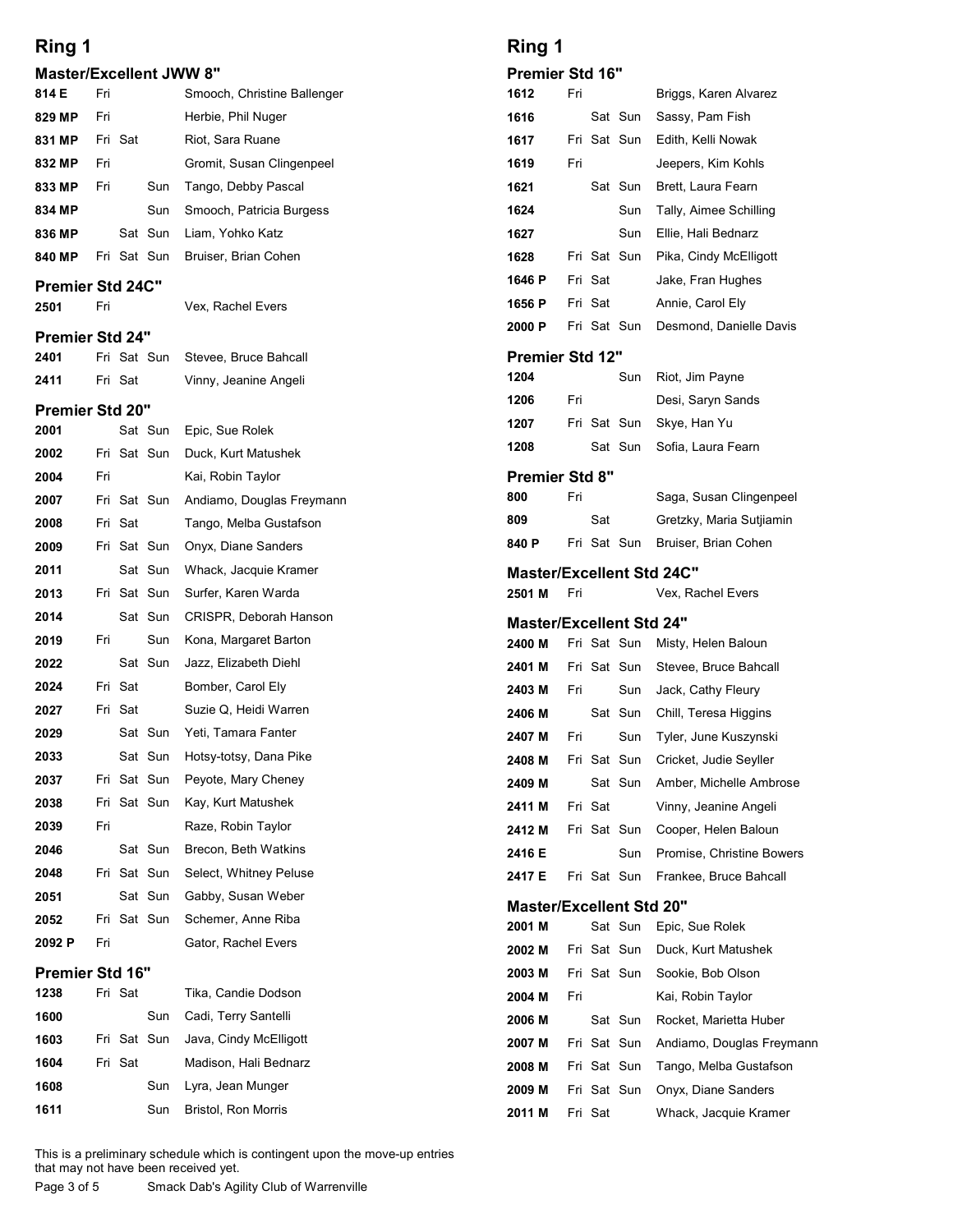#### Master/Excellent Std 20"

| Ring 1                          |     |         |                        |                                                                                                                                                                | Ring 1                      |     |         |                        |  |
|---------------------------------|-----|---------|------------------------|----------------------------------------------------------------------------------------------------------------------------------------------------------------|-----------------------------|-----|---------|------------------------|--|
| <b>Master/Excellent Std 20"</b> |     |         |                        |                                                                                                                                                                | <b>Master/Excellent Std</b> |     |         |                        |  |
| 2014 M                          |     |         | Fri Sat Sun            | <b>CRISPR, Deborah Hanson</b>                                                                                                                                  | 1606 M                      |     | Sat     |                        |  |
| 2016 M                          | Fri |         | Sun                    | Rex,                                                                                                                                                           | 1608 M                      |     |         | Fri Sat Sun            |  |
| 2018 M                          |     |         | Sat Sun                | Stewie, Beth Watkins                                                                                                                                           | 1609 M                      |     |         | Fri Sat Sun            |  |
| 2021 M<br>2022 M                |     |         | Fri Sat Sun<br>Sat Sun | Wesley, Nancy Torosian<br>Jazz, Elizabeth Diehl                                                                                                                | 1611 M<br>1612 M            | Fri |         | Sun                    |  |
| 2023 M                          |     |         | Sun                    | Quill, Taffy Wille                                                                                                                                             | 1613 M                      |     |         | Sun                    |  |
| 2024 M                          |     | Fri Sat |                        | Bomber, Carol Ely                                                                                                                                              | 1614 M                      |     | Fri Sat |                        |  |
| 2026 M                          |     |         | Fri Sat Sun            | Captive, Sherry Kluever                                                                                                                                        | 1616 M                      |     |         | Sat Sun                |  |
| 2027 M                          |     |         | Fri Sat Sun            | Suzie Q, Heidi Warren                                                                                                                                          | 1617 M                      |     |         | Fri Sat Sun            |  |
| 2028 M                          | Fri |         |                        | Sky, Kathy Calhoon                                                                                                                                             | 1618 M                      |     | Sat     |                        |  |
| 2029 M                          |     |         | Sat Sun<br>Fri Sat Sun | Yeti, Tamara Fanter                                                                                                                                            | 1619 M                      | Fri |         | Sat Sun                |  |
| 2031 M<br>2032 M                |     |         | Fri Sat Sun            | Zeal, Karen Narta<br>Mike, Jill Bochte                                                                                                                         | 1621 M<br>1623 M            |     |         | Fri Sat Sun            |  |
| 2033 M                          |     |         | Sat Sun                | Hotsy-totsy, Dana Pike                                                                                                                                         | 1624 M                      |     |         | Fri Sat Sun            |  |
| 2036 M                          |     |         | Sat Sun                | Ignite, Sue Rolek                                                                                                                                              | 1627 M                      |     |         | Sat Sun                |  |
| 2037 M                          |     |         | Fri Sat Sun            | Peyote, Mary Cheney                                                                                                                                            | 1628 M                      |     |         | Fri Sat Sun            |  |
| 2038 M                          |     |         | Fri Sat Sun            | Kay, Kurt Matushek                                                                                                                                             | 1607 M                      |     |         | Fri Sat Sun            |  |
| 2039 M                          | Fri |         |                        | Raze, Robin Taylor                                                                                                                                             | 1622 E                      | Fri |         | Sun                    |  |
| 2012 E<br>2013 E                |     |         | Sat Sun<br>Fri Sat Sun | Frankie, Amanda Petrowich<br>Surfer, Karen Warda                                                                                                               | 1626 E<br>1644 MP           | Fri |         | Sun                    |  |
| 2019 E                          | Fri |         | Sun                    | Kona, Margaret Barton                                                                                                                                          | 1646 MP                     |     |         | Fri Sat Sun            |  |
| 2040 E                          |     |         | Fri Sat Sun            | Ceri, Bob Olson                                                                                                                                                | 1648 MP                     | Fri |         | Sun                    |  |
| 2044 E                          |     | Sat     |                        | Drifter, Cindy Martin                                                                                                                                          | 1649 MP                     |     |         | Fri Sat Sun            |  |
| 2046 E                          |     |         | Sat Sun                | Brecon, Beth Watkins                                                                                                                                           | 1651 MP Fri                 |     |         | Sun                    |  |
| 2047 E                          | Fri |         | Sun                    | Abby, Sherri Kobylinski                                                                                                                                        | <b>1652 MP</b> Fri Sat Sun  |     |         |                        |  |
| 2048 E                          |     |         | Fri Sat Sun            | Select, Whitney Peluse                                                                                                                                         | 1653 MP                     |     |         | Sat Sun                |  |
| 2051 E<br>2052 E                |     |         | Sat Sun<br>Fri Sat Sun | Gabby, Susan Weber<br>Schemer, Anne Riba                                                                                                                       | 1656 MP<br>1657 MP          | Fri | Fri Sat |                        |  |
| 2054 E                          |     | Fri Sat |                        | Cash, Donna Orlowski                                                                                                                                           | 1658 MP                     | Fri |         | Sun                    |  |
| 2034 E                          |     |         | Fri Sat Sun            | Paul, Danielle Davis                                                                                                                                           | 2000 MP Fri Sat Sun         |     |         |                        |  |
| 2073 E                          |     |         | Fri Sat Sun            | Aura, Brian Cohen                                                                                                                                              | 1647 EP                     |     |         | Fri Sat Sun            |  |
| 2080 MP                         | Fri |         | Sun                    | Smirk, Cathy Fleury                                                                                                                                            | 1654 EP                     |     |         | Sat Sun                |  |
| 2081 MP                         |     |         | Sat Sun                | Rainin, Christine Bowers                                                                                                                                       | <b>Master/Excellent Std</b> |     |         |                        |  |
| 2082 MP                         |     |         | Sat Sun                | Zip!, Heather Mengarelli                                                                                                                                       | 1200 M                      |     | Fri Sat |                        |  |
| 2083 MP<br>2086 MP              | Fri |         | Sun<br>Fri Sat Sun     | Touche', Cathy Fleury<br>Bruin, Kathy Rudolph                                                                                                                  | 1201 M                      |     |         | Fri Sat Sun            |  |
| 2087 MP                         | Fri |         | Sun                    | Sonic, Cathy Fleury                                                                                                                                            | 1202 M<br>1203 M            |     |         | Fri Sat Sun<br>Sat Sun |  |
| 2091 EP                         |     |         | Sun                    | Klutch, Sarah Rumery                                                                                                                                           | 1204 M                      |     |         | Sun                    |  |
| 2092 EP                         | Fri |         |                        | Gator, Rachel Evers                                                                                                                                            | 1206 M                      |     | Fri Sat |                        |  |
| <b>Master/Excellent Std 16"</b> |     |         |                        |                                                                                                                                                                | 1207 M                      |     |         | Fri Sat Sun            |  |
| 1600 M                          |     |         | Fri Sat Sun            | Cadi, Terry Santelli                                                                                                                                           | 1208 M                      |     |         | Sat Sun                |  |
| 1601 M                          |     |         | Fri Sat Sun            | Oakley, Aimee Schilling                                                                                                                                        | 1209 M                      |     |         | Fri Sat Sun            |  |
| 1602 M                          | Fri |         |                        | Amber, Tracy Newman                                                                                                                                            | 1214 E                      |     |         | Sun                    |  |
| 1603 M                          |     |         | Fri Sat Sun            | Java, Cindy McElligott                                                                                                                                         | 1216 E                      | Fri |         |                        |  |
| 1604 M                          |     |         | Fri Sat Sun            | Madison, Hali Bednarz                                                                                                                                          | <b>1231 MP</b> Fri Sat Sun  |     |         |                        |  |
| Page 4 of 5                     |     |         |                        | This is a preliminary schedule which is contingent upon the move-up entries<br>that may not have been received yet.<br>Smack Dab's Agility Club of Warrenville |                             |     |         |                        |  |

|        | <b>Master/Excellent Std 16"</b> |                                                   | 1207 M | — Fri ∹ |
|--------|---------------------------------|---------------------------------------------------|--------|---------|
|        |                                 | <b>1600 M</b> Fri Sat Sun Cadi, Terry Santelli    | 1208 M |         |
|        |                                 | <b>1601 M</b> Fri Sat Sun Oakley, Aimee Schilling | 1209 M | Fri :   |
| 1602 M | Fri                             | Amber, Tracy Newman                               | 1214 E |         |
|        |                                 | <b>1603 M</b> Fri Sat Sun Java, Cindy McElligott  | 1216 E | Fri     |
|        |                                 |                                                   |        |         |

### Ring 1

#### Master/Excellent Std 16"

| Ring 1                          |     |                                           |                            |                                                  |
|---------------------------------|-----|-------------------------------------------|----------------------------|--------------------------------------------------|
|                                 |     |                                           |                            |                                                  |
|                                 |     |                                           |                            |                                                  |
|                                 |     |                                           |                            |                                                  |
|                                 |     |                                           |                            |                                                  |
|                                 |     |                                           |                            |                                                  |
|                                 |     |                                           |                            |                                                  |
|                                 |     |                                           |                            |                                                  |
| <b>Master/Excellent Std 16"</b> |     |                                           |                            |                                                  |
| 1606 M                          |     | Sat                                       |                            | Liam, Lisa Hendler                               |
| 1608 M                          |     |                                           | Fri Sat Sun                | Lyra, Jean Munger                                |
| 1609 M                          |     | Fri Sat Sun                               |                            | Katie, Terry Santelli                            |
| 1611 M                          | Fri |                                           | Sun                        | Bristol, Ron Morris                              |
| 1612 M<br>1613 M                |     |                                           | Sun                        | Briggs, Karen Alvarez<br>Harper, Debbie Constant |
| 1614 M                          |     | Fri Sat                                   |                            | Dixie, Jennifer Sumpter                          |
| 1616 M                          |     |                                           | Sat Sun                    | Sassy, Pam Fish                                  |
| 1617 M                          |     | Fri Sat Sun                               |                            | Edith, Kelli Nowak                               |
| 1618 M                          |     | Sat                                       |                            | Storm, Leslie Nemeth                             |
| 1619 M                          | Fri |                                           |                            | Jeepers, Kim Kohls                               |
| 1621 M                          |     |                                           | Sat Sun                    | Brett, Laura Fearn                               |
| 1623 M                          |     | Fri Sat Sun                               |                            | Canon, Terry Santelli                            |
| 1624 M                          |     | Fri Sat Sun                               |                            | Tally, Aimee Schilling                           |
| 1627 M                          |     |                                           | Sat Sun                    | Ellie, Hali Bednarz                              |
| 1628 M<br>1607 M                |     |                                           | Fri Sat Sun<br>Fri Sat Sun | Pika, Cindy McElligott<br>Shelly, Danielle Davis |
| 1622 E                          | Fri |                                           | Sun                        | Gigi, Sherri Kobylinski                          |
| 1626 E                          | Fri |                                           |                            | Titus, Tracy Newman                              |
| 1644 MP                         |     |                                           | Sun                        | Echo, Taffy Wille                                |
| 1646 MP Fri Sat Sun             |     |                                           |                            | Jake, Fran Hughes                                |
| 1648 MP                         | Fri |                                           | Sun                        | Scout, David Booth                               |
| 1649 MP                         |     | Fri Sat Sun                               |                            | Frisco, Ninette Sandefur                         |
| 1651 MP                         | Fri |                                           | Sun                        | Shelby, Theresa Przybylski                       |
| 1652 MP Fri Sat Sun             |     |                                           |                            | Stat, Diane Sanders                              |
| 1653 MP                         |     |                                           | Sat Sun                    | Aliyah, Sherri Walker                            |
| 1656 MP<br>1657 MP              | Fri | Fri Sat                                   |                            | Annie, Carol Ely<br>Bismarck, Susan Clingenpeel  |
| 1658 MP                         | Fri |                                           | Sun                        | Brie, Leslie Bower                               |
| 2000 MP                         |     | Fri Sat Sun                               |                            | Desmond, Danielle Davis                          |
| 1647 EP                         |     | Fri Sat Sun                               |                            | Rookie, Debbie Hegg                              |
| 1654 EP                         |     |                                           | Sat Sun                    | Icon, Elizabeth Diehl                            |
| <b>Master/Excellent Std 12"</b> |     |                                           |                            |                                                  |
| 1200 M                          |     | Fri Sat                                   |                            | Katey, Colleen Sands                             |
| 1201 M                          |     | Fri Sat Sun                               |                            | Ditto, Mary Doyle                                |
| 1202 M                          |     |                                           | Fri Sat Sun                | Scout, Scott Gibson                              |
| 1203 M                          |     |                                           | Sat Sun                    | Aleena, Supavee Janlekha                         |
| 1204 M                          |     |                                           | Sun                        | Riot, Jim Payne                                  |
| 1206 M                          |     | Fri Sat                                   | Fri Sat Sun                | Desi, Saryn Sands<br>Skye, Han Yu                |
| 1207 M<br>1208 M                |     |                                           | Sat Sun                    | Sofia, Laura Fearn                               |
| 1209 M                          |     |                                           | Fri Sat Sun                | Brio, Faye Roche                                 |
| 1214 E                          |     |                                           | Sun                        | Mr. Tibbs, Sally Hooker                          |
|                                 | Fri |                                           |                            | Louis, Renate Skinner                            |
| 1216 E                          |     | 1231 MP Fri Sat Sun Helix, Deborah Hanson |                            |                                                  |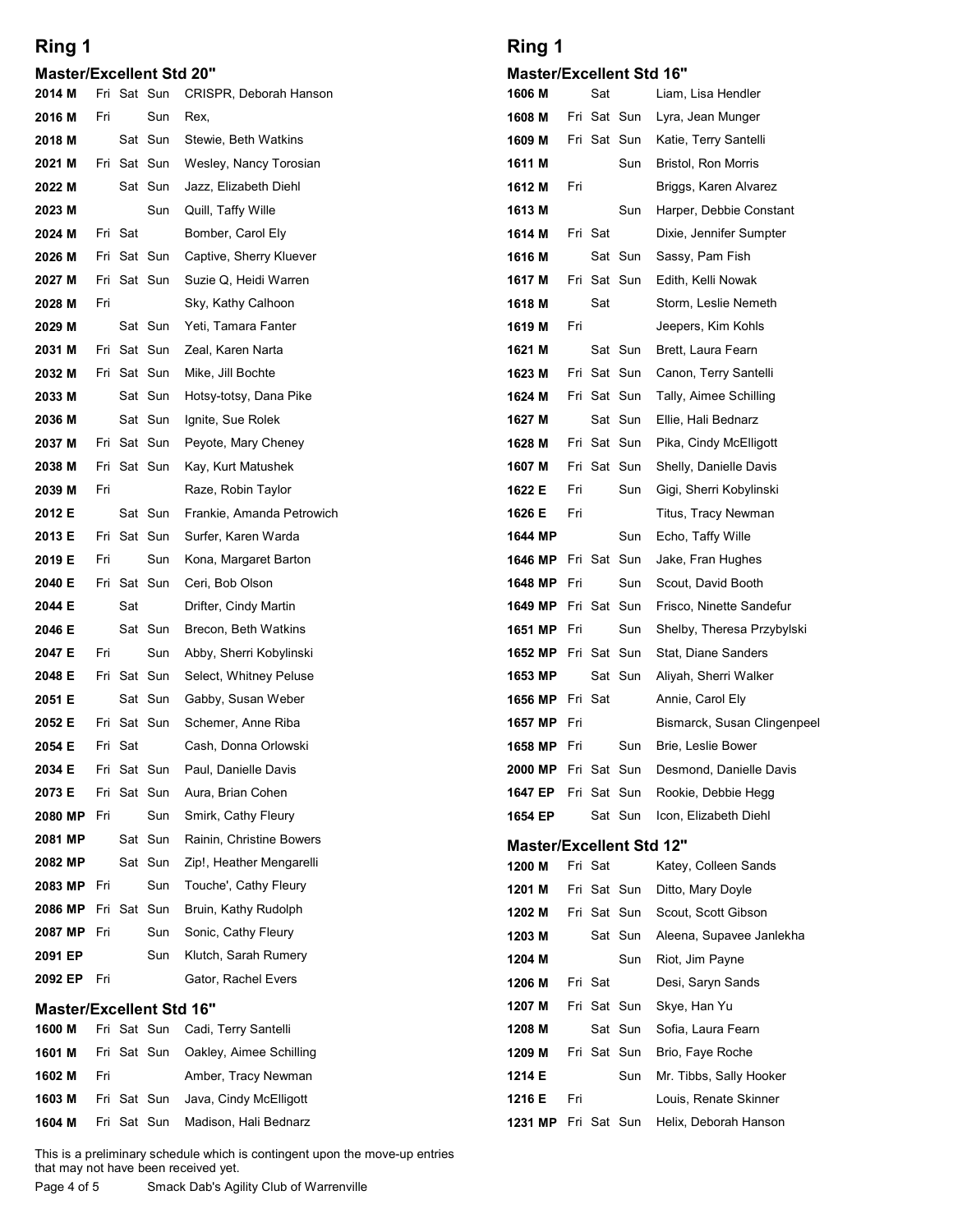| Ring 1                          |     |         |             |                           |
|---------------------------------|-----|---------|-------------|---------------------------|
| <b>Master/Excellent Std 12"</b> |     |         |             |                           |
| 1233 MP                         |     |         | Sat Sun     | Trump, Terry Santelli     |
| 1236 MP                         |     |         | Sat Sun     | Spur, Mary Cheney         |
| 1237 MP                         | Fri |         |             | Stella, Karen Alvarez     |
| 1238 MP                         |     | Fri Sat |             | Tika, Candie Dodson       |
| 1242 EP                         |     | Sat     |             | River, Lou Ann Franicich  |
| <b>Master/Excellent Std 8"</b>  |     |         |             |                           |
| 800 M                           | Fri |         |             | Saga, Susan Clingenpeel   |
| 801 M                           |     |         | Sun         | Dallas, Sally Boeke       |
| 802 M                           |     | Sat     |             | Talulla, Jillian Dirks    |
| 804 M                           |     | Fri Sat |             | Digby, Jeanine Angeli     |
| 806 M                           |     |         | Fri Sat Sun | Mint, Maxine Brinker      |
| 807 M                           |     | Fri Sat |             | Daisy, Laura Donaldson    |
| 808 M                           |     |         | Fri Sat Sun | Gigolo, Mary Doyle        |
| 809 M                           |     |         | Sat Sun     | Gretzky, Maria Sutjiamin  |
| 803 E                           |     |         | Fri Sat Sun | Pip, Scott Gibson         |
| 829 MP                          | Fri |         |             | Herbie, Phil Nuger        |
| 831 MP                          |     | Fri Sat |             | Riot, Sara Ruane          |
| 832 MP                          | Fri |         |             | Gromit, Susan Clingenpeel |
| 833 MP                          | Fri |         | Sun         | Tango, Debby Pascal       |
| 834 MP                          |     |         | Sun         |                           |
|                                 |     |         |             | Smooch, Patricia Burgess  |
| 836 MP                          |     |         | Sat Sun     | Liam, Yohko Katz          |

| 1236 MP                        |     |             | Sat Sun | Spur, Mary Cheney         |
|--------------------------------|-----|-------------|---------|---------------------------|
| 1237 MP                        | Fri |             |         | Stella, Karen Alvarez     |
| 1238 MP                        |     | Fri Sat     |         | Tika, Candie Dodson       |
| 1242 EP                        |     | Sat         |         | River, Lou Ann Franicich  |
| <b>Master/Excellent Std 8"</b> |     |             |         |                           |
| 800 M                          | Fri |             |         | Saga, Susan Clingenpeel   |
| 801 M                          |     |             | Sun     | Dallas, Sally Boeke       |
| 802 M                          |     | Sat         |         | Talulla, Jillian Dirks    |
| 804 M                          |     | Fri Sat     |         | Digby, Jeanine Angeli     |
| 806 M                          |     | Fri Sat Sun |         | Mint, Maxine Brinker      |
| 807 M                          |     | Fri Sat     |         | Daisy, Laura Donaldson    |
| 808 M                          |     | Fri Sat Sun |         | Gigolo, Mary Doyle        |
| 809 M                          |     |             | Sat Sun | Gretzky, Maria Sutjiamin  |
| 803 E                          |     | Fri Sat Sun |         | Pip, Scott Gibson         |
| 829 MP                         | Fri |             |         | Herbie, Phil Nuger        |
| 831 MP                         |     | Fri Sat     |         | Riot, Sara Ruane          |
| 832 MP                         | Fri |             |         | Gromit, Susan Clingenpeel |
| 833 MP                         | Fri |             | Sun     | Tango, Debby Pascal       |
| 834 MP                         |     |             | Sun     | Smooch, Patricia Burgess  |
| 836 MP                         |     |             | Sat Sun | Liam, Yohko Katz          |
| 840 EP                         |     | Fri Sat Sun |         | Bruiser, Brian Cohen      |
| Open Std 20"                   |     |             |         |                           |
| 2049                           |     | Fri Sat Sun |         | Toobe, Jacquie Kramer     |
| 2053                           |     | Fri Sat Sun |         | Gemma, Christy Phillips   |
| 2059                           | Fri |             |         | Lyra, Steve Cannon        |
| 2061                           |     |             | Sat Sun | Charm, Heather Mengarelli |
| 2062                           |     | Fri Sat Sun |         | Vixen, Erin Rezmer        |
| 2063                           |     | Fri Sat Sun |         | Twist, Dana Nelson        |
| 2064                           |     |             | Sat Sun | Woodstock, Marietta Huber |
| 2066                           |     |             | Sun     | River, Taffy Wille        |
| 2096 P                         | Fri |             | Sun     | River, Janice Booth       |
| Open Std 16"                   |     |             |         |                           |
| 1665 P                         |     | Fri Sat     |         | Sadie Andrea Collins      |

### Open Std 20"

| 803 E                               |     |         | Fri Sat Sun | Pip, Scott Gibson                                                           |
|-------------------------------------|-----|---------|-------------|-----------------------------------------------------------------------------|
| 829 MP                              | Fri |         |             | Herbie, Phil Nuger                                                          |
| 831 MP                              |     | Fri Sat |             | Riot, Sara Ruane                                                            |
| 832 MP                              | Fri |         |             | Gromit, Susan Clingenpeel                                                   |
| 833 MP                              | Fri |         | Sun         | Tango, Debby Pascal                                                         |
| 834 MP                              |     |         | Sun         | Smooch, Patricia Burgess                                                    |
| 836 MP                              |     |         | Sat Sun     | Liam, Yohko Katz                                                            |
| 840 EP                              |     |         | Fri Sat Sun | Bruiser, Brian Cohen                                                        |
| Open Std 20"                        |     |         |             |                                                                             |
| 2049                                |     |         | Fri Sat Sun | Toobe, Jacquie Kramer                                                       |
| 2053                                |     |         | Fri Sat Sun | Gemma, Christy Phillips                                                     |
| 2059                                | Fri |         |             | Lyra, Steve Cannon                                                          |
| 2061                                |     |         | Sat Sun     | Charm, Heather Mengarelli                                                   |
| 2062                                |     |         | Fri Sat Sun | Vixen, Erin Rezmer                                                          |
| 2063                                |     |         | Fri Sat Sun | Twist, Dana Nelson                                                          |
| 2064                                |     |         | Sat Sun     | Woodstock, Marietta Huber                                                   |
| 2066                                |     |         | Sun         | River, Taffy Wille                                                          |
| 2096 P                              | Fri |         | Sun         | River, Janice Booth                                                         |
| Open Std 16"                        |     |         |             |                                                                             |
| 1665 P                              |     | Fri Sat |             | Sadie, Andrea Collins                                                       |
| Open Std 12"                        |     |         |             |                                                                             |
| 1220                                |     | Fri Sat |             | Najm, Debby Pascal                                                          |
| <b>Novice Std 24"</b>               |     |         |             |                                                                             |
| 2424 B                              | Fri |         | Sun         | Four, Melanie Herbst                                                        |
| Novice Std 20"                      |     |         |             |                                                                             |
| 2070 B                              | Fri |         |             | Kyon, Patricia Karras                                                       |
| 2071 B                              |     |         | Sat Sun     | Atomic, Elizabeth Diehl                                                     |
| 2072 B                              |     |         | Fri Sat Sun | JJ, Jacquie Kramer                                                          |
|                                     |     |         |             |                                                                             |
|                                     |     |         |             |                                                                             |
| that may not have hean received yet |     |         |             | This is a preliminary schedule which is contingent upon the move-up entries |

#### Open Std 16"

### Open Std 12"

| 1220 | Fri Sat | Najm, Debby Pascal |
|------|---------|--------------------|
|      |         |                    |

### Novice Std 24"

### Novice Std 20"

| 2070 B | Fri | Kyon, Patricia Karras                        |
|--------|-----|----------------------------------------------|
| 2071 B |     | Sat Sun Atomic, Elizabeth Diehl              |
|        |     | <b>2072 B</b> Fri Sat Sun JJ, Jacquie Kramer |

Exameration Sun River, Taffy Wille<br>
2066 Sun River, Taffy Wille<br>
10966 P Fri Sat Sadie, Andrea Collins<br>
1665 P Fri Sat Sadie, Andrea Collins<br>
17220 Fri Sat Najm, Debby Pascal<br>
18724 B Fri Sat Najm, Debby Pascal<br>
18724 B Fr This is a preliminary schedule which is contingent upon the move-up entries that may not have been received yet.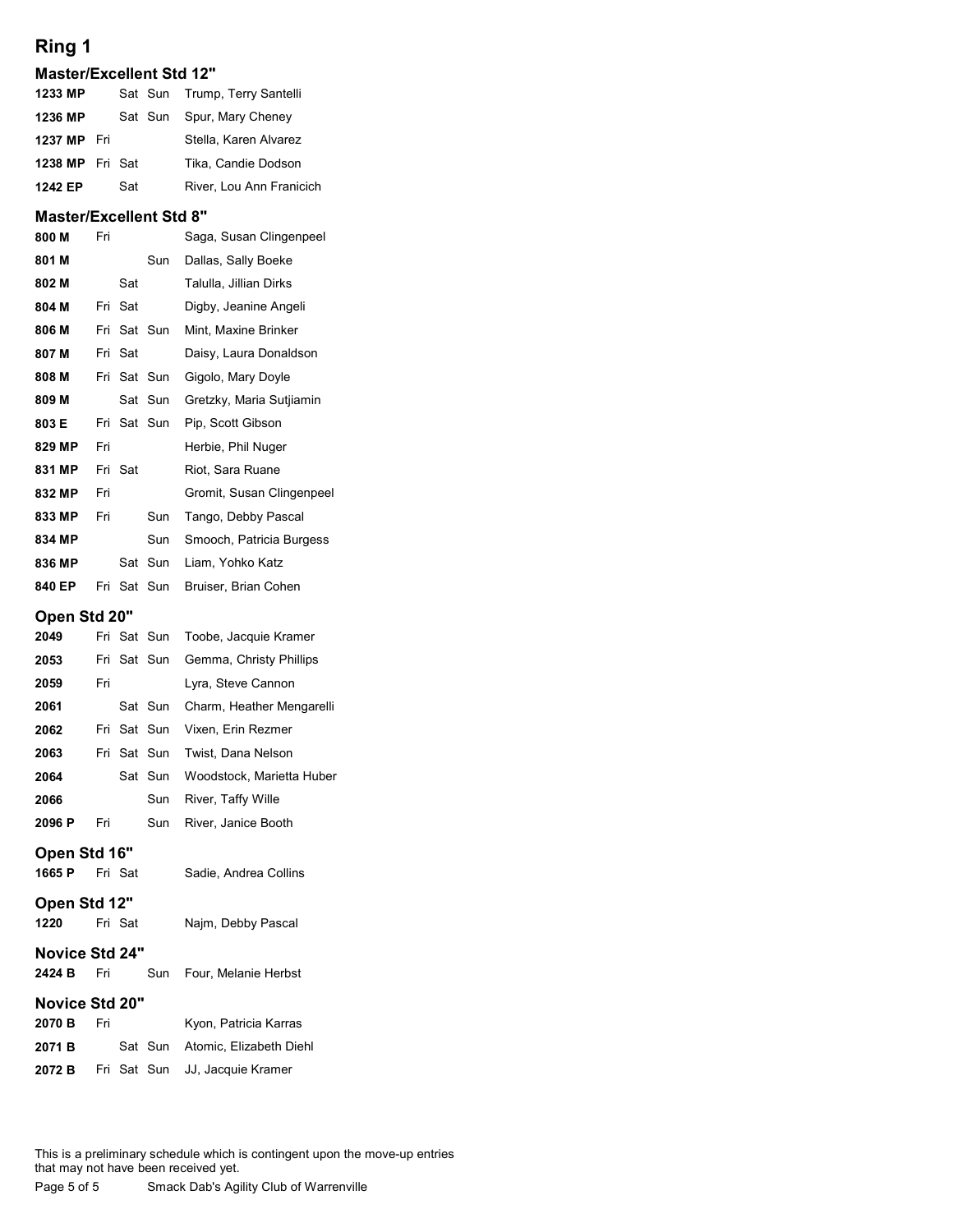# Fri, Mar 4, 2022

| Fifteen and Send Time 24" (Regular)                                      |  |
|--------------------------------------------------------------------------|--|
| 1 Vinny, Vizsla, Jeanine Angeli<br>2411 Master Reg                       |  |
| 2 Four, Vizsla, Melanie Herbst<br>2424 Novice B Reg                      |  |
| Fifteen and Send Time 20" (Regular)                                      |  |
| 1 Desmond, Border Collie, Danielle Davis<br>2000 Master Reg              |  |
| 2 Sookie, Collie (Rough), Bob Olson<br>2003 Master Reg                   |  |
| 3 Surfer, Border Collie, Karen Warda<br>2013 Master Reg                  |  |
| 4 CRISPR, Australian Shepherd, Deborah Hanson<br>2014 Master Reg         |  |
| 5 Bomber, Border Collie, Carol Ely<br>2024 Master Reg                    |  |
| 6 Paul, Border Collie, Danielle Davis<br>2034 Master Reg                 |  |
| 2049 Excellent Reg<br>7 Toobe, Australian Shepherd, Jacquie Kramer       |  |
| 2054 Excellent Reg<br>8 Cash, Border Collie, Donna Orlowski              |  |
| 9 Vixen, Boxer, Erin Rezmer<br>2062 Open Reg                             |  |
| 10 Aura, All American Dog, Brian Cohen<br>2073 Open Reg                  |  |
| <sub>11</sub> Ceri, Collie (Rough), Bob Olson<br>2040 Novice B Reg       |  |
| 12 Kyon, All American Dog, Patricia Karras<br>2070 Novice B Reg          |  |
| Fifteen and Send Time 16" (Regular)                                      |  |
| 1 Shelly, Border Collie, Danielle Davis<br>1607 Master Reg               |  |
| 2 Lyra, Keeshond, Jean Munger<br>1608 Master Reg                         |  |
| 1619 Master Reg<br>3 Jeepers, Border Collie, Kim Kohls                   |  |
| 4 Pika, English Springer Spaniel, Cindy McElligott<br>1628 Master Reg    |  |
| 1600 Excellent Reg<br><sub>5</sub> Cadi, Brittany, Terry Santelli        |  |
| 6 Dixie, All American Dog, Jennifer Sumpter<br>1614 Excellent Reg        |  |
| 1624 Excellent Reg<br>7 Tally, Brittany, Aimee Schilling                 |  |
| 8 Titus, All American Dog, Tracy Newman<br>1626 Open Reg                 |  |
| Fifteen and Send Time 16" (Preferred)                                    |  |
| 1647 Master Pref<br>1 Rookie, Labrador Retriever, Debbie Hegg            |  |
| 2 Annie, Border Collie, Carol Ely<br>1656 Master Pref                    |  |
| Fifteen and Send Time 12" (Regular)                                      |  |
| 1 Najm, Poodle (Minature), Debby Pascal<br>1220 Open Reg                 |  |
| 2 Louis, Boston Terrier, Renate Skinner<br>1216 Novice B Reg             |  |
| Fifteen and Send Time 12" (Preferred)                                    |  |
| 1231 Master Pref<br>1 Helix, Australian Shepherd, Deborah Hanson         |  |
| 1234 Master Pref<br><sub>2</sub> Watson, All American Dog, Kirsten Ahlen |  |
| Fifteen and Send Time 8" (Regular)                                       |  |
| 800 Master Reg<br>1 Saga, Swedish Vallhund, Susan Clingenpeel            |  |
| 804 Novice B Reg<br>2 Digby, Scottish Terrier, Jeanine Angeli            |  |
| Fifteen and Send Time 8" (Preferred)                                     |  |
| 840 Open Pref<br><sup>1</sup> Bruiser, All American Dog, Brian Cohen     |  |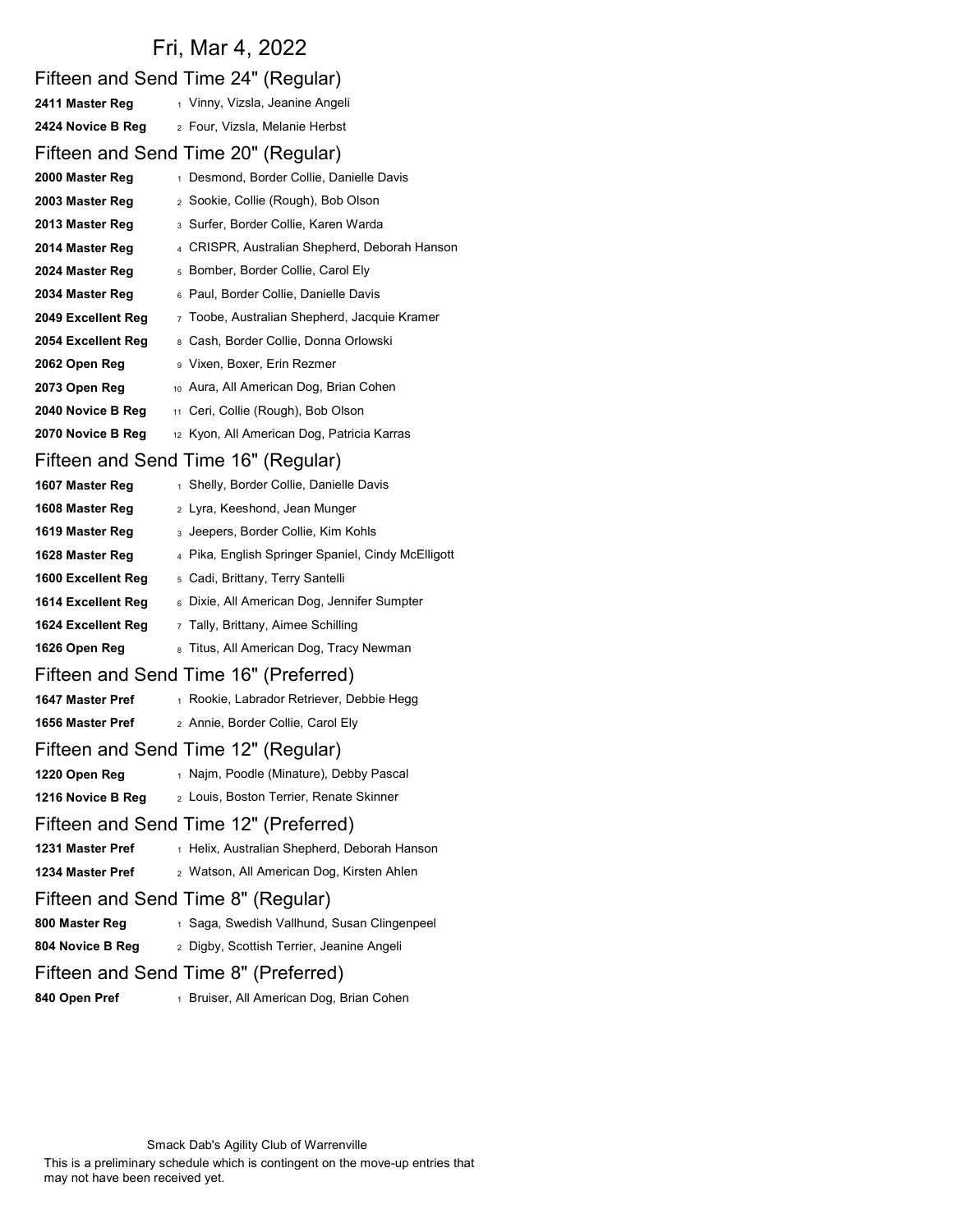## Sat, Mar 5, 2022

|                    | Fifteen and Send Time 24" (Regular)                  |
|--------------------|------------------------------------------------------|
| 2401 Master Reg    | 1 Stevee, Weimaraner, Bruce Bahcall                  |
| 2411 Master Reg    | 2 Vinny, Vizsla, Jeanine Angeli                      |
| 2417 Excellent Reg | 3 Frankee, Weimaraner, Bruce Bahcall                 |
| 2406 Open Reg      | 4 Chill, Giant Schnauzer, Teresa Higgins             |
|                    | Fifteen and Send Time 20" (Regular)                  |
| 2000 Master Reg    | 1 Desmond, Border Collie, Danielle Davis             |
| 2003 Master Reg    | 2 Sookie, Collie (Rough), Bob Olson                  |
| 2012 Master Reg    | 3 Frankie, Old English Sheepdog, Amanda Petrowich    |
| 2013 Master Reg    | 4 Surfer, Border Collie, Karen Warda                 |
| 2024 Master Reg    | 5 Bomber, Border Collie, Carol Ely                   |
| 2034 Master Reg    | 6 Paul, Border Collie, Danielle Davis                |
| 2049 Excellent Reg | 7 Toobe, Australian Shepherd, Jacquie Kramer         |
| 2054 Excellent Reg | 8 Cash, Border Collie, Donna Orlowski                |
| 2062 Open Reg      | 9 Vixen, Boxer, Erin Rezmer                          |
| 2073 Open Reg      | 10 Aura, All American Dog, Brian Cohen               |
| 2040 Novice B Reg  | 11 Ceri, Collie (Rough), Bob Olson                   |
| 2051 Novice B Reg  | <sup>12</sup> Gabby, Labrador Retriever, Susan Weber |
| 2061 Novice B Reg  | 13 Charm, Border Collie, Heather Mengarelli          |
|                    | Fifteen and Send Time 20" (Preferred)                |
| 2081 Master Pref   | 1 Rainin, German Shepherd Dog, Christine Bowers      |
|                    | Fifteen and Send Time 16" (Regular)                  |
| 1607 Master Reg    | 1 Shelly, Border Collie, Danielle Davis              |
| 1608 Master Reg    | 2 Lyra, Keeshond, Jean Munger                        |
| 1628 Master Reg    | 3 Pika, English Springer Spaniel, Cindy McElligott   |
| 1600 Excellent Reg | 4 Cadi, Brittany, Terry Santelli                     |
| 1614 Excellent Reg | 5 Dixie, All American Dog, Jennifer Sumpter          |
| 1624 Excellent Reg | 6 Tally, Brittany, Aimee Schilling                   |
|                    | Fifteen and Send Time 16" (Preferred)                |
| 1647 Master Pref   | 1 Rookie, Labrador Retriever, Debbie Hegg            |
| 1649 Master Pref   | 2 Frisco, Golden Retriever, Ninette Sandefur         |
| 1656 Master Pref   | 3 Annie, Border Collie, Carol Ely                    |
|                    | Fifteen and Send Time 8" (Regular)                   |
| 804 Novice B Reg   | 1 Digby, Scottish Terrier, Jeanine Angeli            |
|                    | Fifteen and Send Time 8" (Preferred)                 |
| 840 Open Pref      | 1 Bruiser, All American Dog, Brian Cohen             |

This is a preliminary schedule which is contingent on the move-up entries that may not have been received yet.